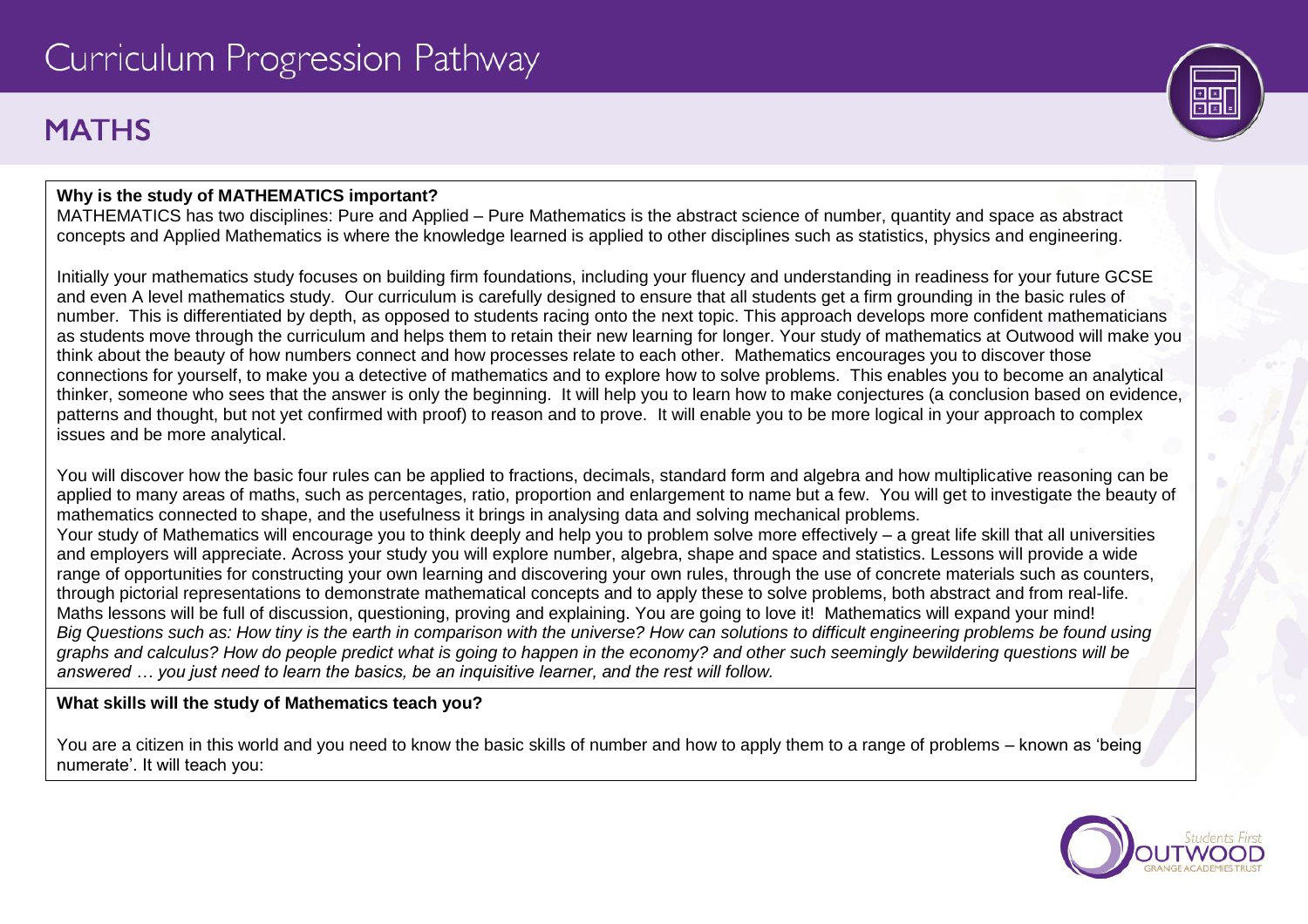- Not to be afraid of "being lost" and having to struggle to find one's way through the problem RESILIENCE!
- To use calculation to solve basic problems
- To make and use generalisations—often quite quickly. One of the basic abilities, easily detectable even at the level of primary school: after solving a single example from a series, a child immediately knows how to solve all examples of the same kind.
- To have rapid and sound memorisation of mathematical material.
- To be able to concentrate on mathematics for long periods without apparent signs of tiredness.
- To be able to offer and use multiple representations of the same mathematical object. (For example, switching easily between representations of the same function by tables, charts, graphs, and analytic expressions.)
- An instinctive tendency to approach a problem in different ways: even if a problem has been already solved, you are keen to find an alternative solution.
- To utilise analogies and make connections.
- Skills to link two (or more) elementary procedures to construct a solution to a multi-step problem.
- To recognise what it means to "know for certain".
- To detect unstated assumptions in a problem, and either to explicate and utilise them, or to reject the problem as ill-defined.
- To be efficient, a distinctive tendency for "economy of thought," striving to find the most economical ways to solve problems, for clarity and simplicity in a solution.
- To be aware of the presence and importance of an underlying structure.
- To use rapid abbreviation, compression or a curtailment of reasoning in problem solving e.g. algebra.
- How to grasp encapsulation and de-encapsulation of mathematical objects and procedures.

#### **How does your study of MATHEMATICS support your study in other subjects?**

Study of any subject in our curriculum takes full advantage of links with other subject areas- we term these as interdisciplinary links and we make the most of them because we know that deep learning requires the transference of knowledge and skills from one topic of learning to another. Once you can transfer your learning across topics and subject areas then you are really mastering what you know and how to apply your understanding and skills.

Mathematics touches on many other subjects such as geography and science, any subject that analyses data, looks at trends, uses formulae. Computer Science is a subject that uses the algorithmic approach that many topics in mathematics also use. The ability to follow a process accurately is applicable to many other subjects too. The Social Sciences, particularly at Post 16 and at undergraduate level have a strong need for the use of data, for understanding of exponential growth and decay, for manipulation of formulae – and this is one reason why the Core Maths AS Level was introduced recently.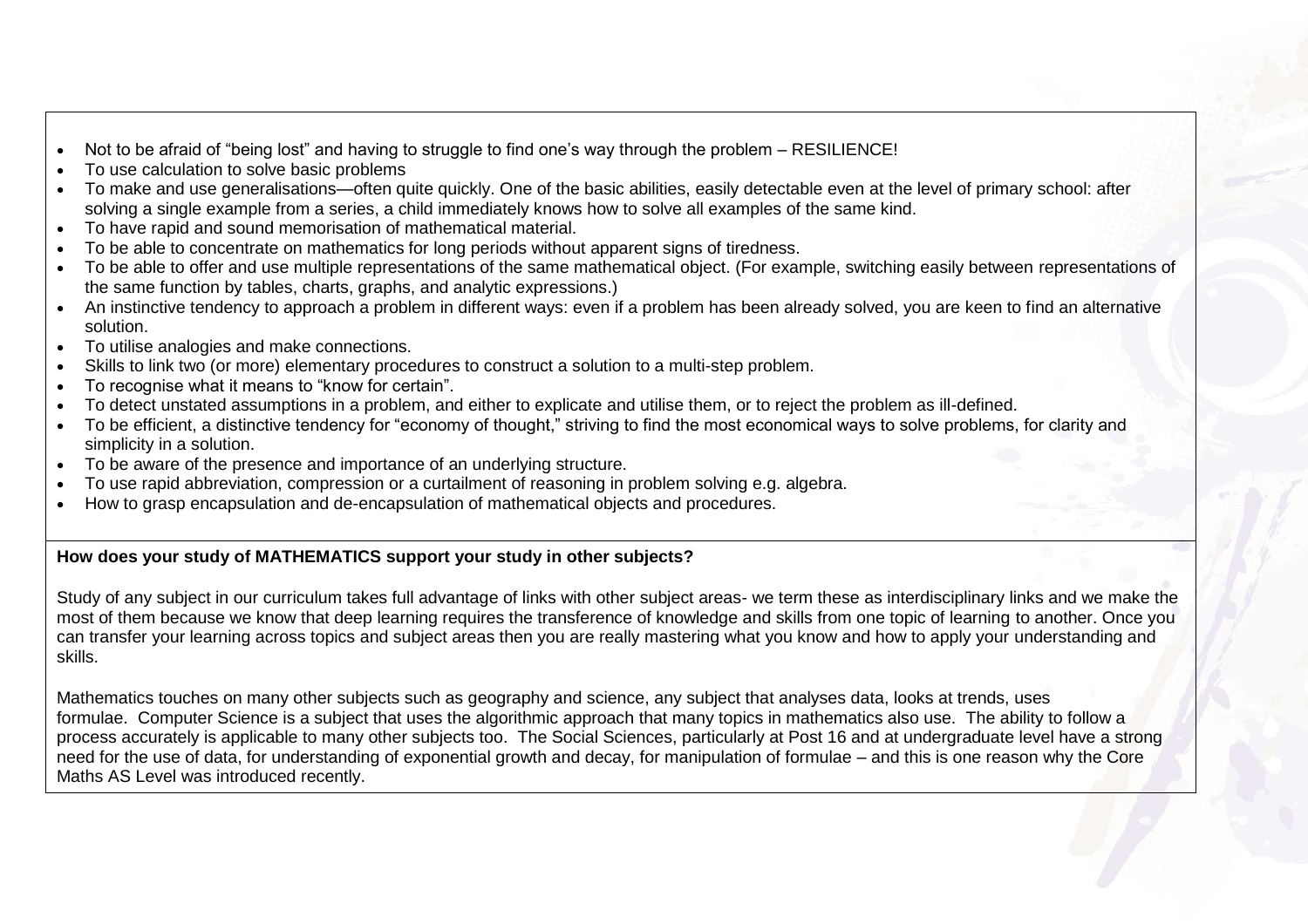Across the other subjects, teachers will make reference to your learning in Maths and this will help you to develop your understanding. There may be opportunities to explore the links between science, engineering and mathematics departments in STEM activities. Outside of Mathematics lessons there are a range of initiatives that can help you deepen your understanding of mathematics such Numeracy Ninjas, Timetable Rock Stars, UKMT Maths Challenge led by Leeds University, Maths Masters – for our elite mathematicians, and online learning programmes such as the wonderful Sparx.

### **How are you assessed in MATHEMATICS?**

Throughout the 5 year MATHEMATICS course you are assessed using the following assessment objectives which ensure that you can cumulatively build your subject understanding in preparation for future GCSE and A Level study. There are half termly assessment points each year that we term Praising Stars©. For younger years we base our assessment on our subject mapping of the age related expectations across the curriculum, assessing students' performance at their current stage of study against expectation. At GCSE we make informed predictions informed by our holistic assessment of their progress against the key assessment objectives and their aspirational GCSE targets. These are also the basis for any appropriate support and intervention.

#### **Key Assessment Objectives**

#### **AO1: Use and apply standard techniques**

Students should be able to:

- accurately recall facts, terminology and definitions
- use and interpret notation correctly
- accurately carry out routine procedures or set tasks requiring multi-step solutions

#### **AO2: Reason, interpret and communicate mathematically**

Students should be able to:

- make deductions, inferences and draw conclusions from mathematical information
- construct chains of reasoning to achieve a given result
- interpret and communicate information accurately
- present arguments and proofs
- assess the validity of an argument and critically evaluate a given way of presenting information

#### **AO3: Solve problems within mathematics and in other contexts**

Students should be able to:

- translate problems in mathematical or non-mathematical contexts into a process or a series of mathematical processes
- make and use connections between different parts of mathematics
- Interpret results in the context of the given problem
- evaluate methods used and results obtained
- evaluate solutions to identify how they may have been affected by assumptions made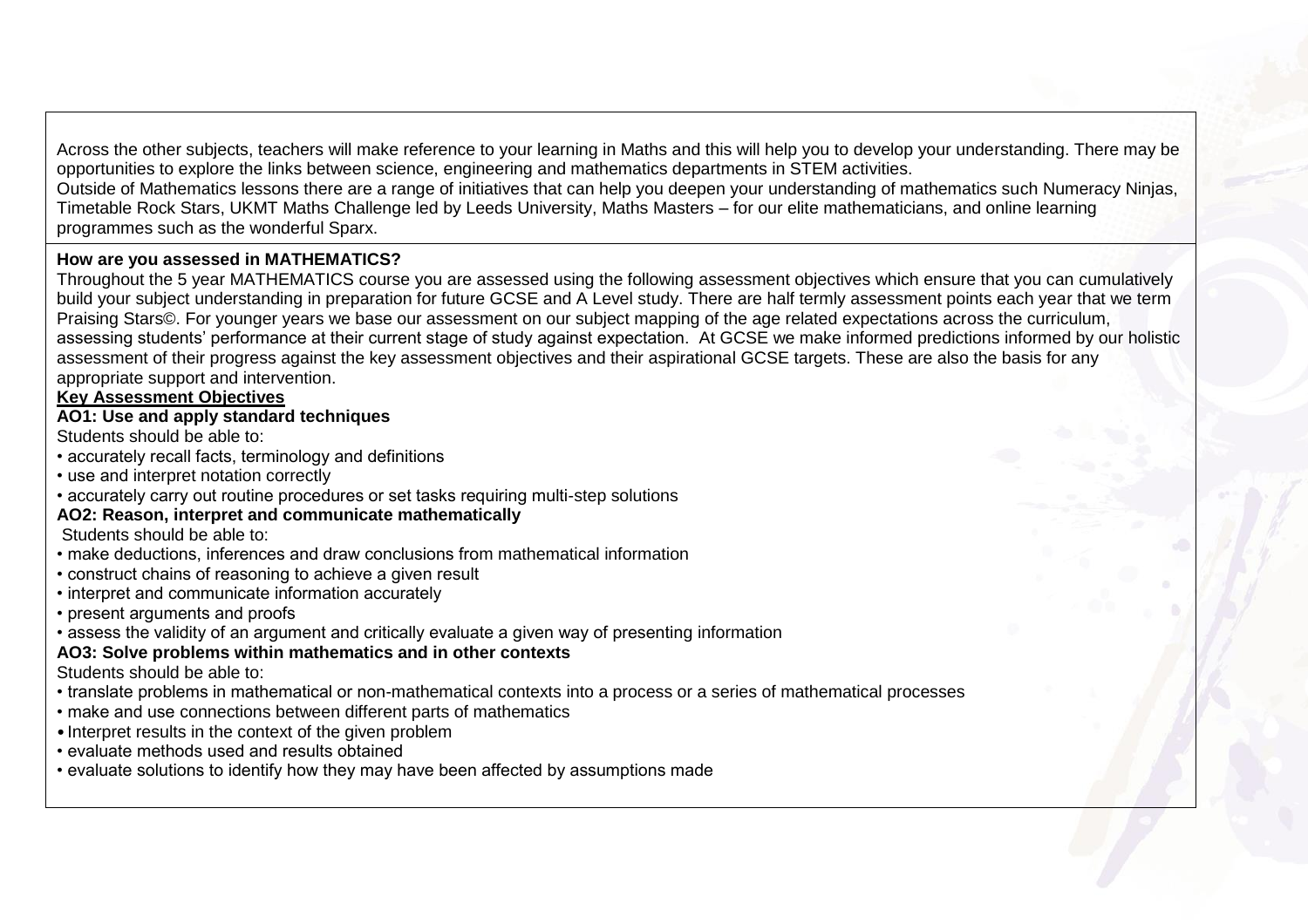**GCSE specifications in mathematics should enable students to:** 

1. develop **fluent** knowledge, skills and understanding of mathematical methods and concepts

2. acquire, select and apply mathematical techniques to **solve problems**

3. **reason mathematically**, make deductions and inferences and draw conclusions

4. comprehend, interpret and **communicate mathematical information** in a variety of forms appropriate to the information and context.

#### **How can Mathematics support your future?**

We offer the study of GCSE Mathematics and we strongly encourage your continued study in this fantastic subject if you have demonstrated a passion for it, a flair and an ability.

However, whether you have chosen to study Mathematics into A level or not you will have gained a lot from its study over the 5 years from years 7- 11. We know that the depth of understanding we encourage and support you to achieve will set you up well to be not only numerate, but a really logical and analytical thinker, who is resilient and ready to solve problems.

Mathematics is offered at prestigious universities either as a single honours or a joint honours subject studied alongside other disciplines e.g. Statistics, Computer Science, Science, Philosophy, Engineering.

A high level of qualification in mathematics is a prerequisite for honours degrees in many engineering and physics related subjects. It is also cited that an A level in maths demonstrates the very high level of analytical thinking that many universities are looking for in their applicants. The very fact that you have been able to study mathematical thinking post 16 will help your future applications be they for colleges, universities, apprenticeships or employment.

A strong GCSE in Maths opens doors for your future career – employers look favourably on this and it would put you in a very strong position when looking for jobs or placements Post 16 and in colleges.

Careers that the study of MATHEMATICS supports include:

- Actuarial analyst
- Actuary
- Chartered accountant
- Chartered certified accountant
- Data analyst
- Data scientist
- Investment analyst
- Research scientist (maths)
- Secondary school teacher
- Software engineer
- **Statistician**
- Civil Service fast streamer
- Financial manager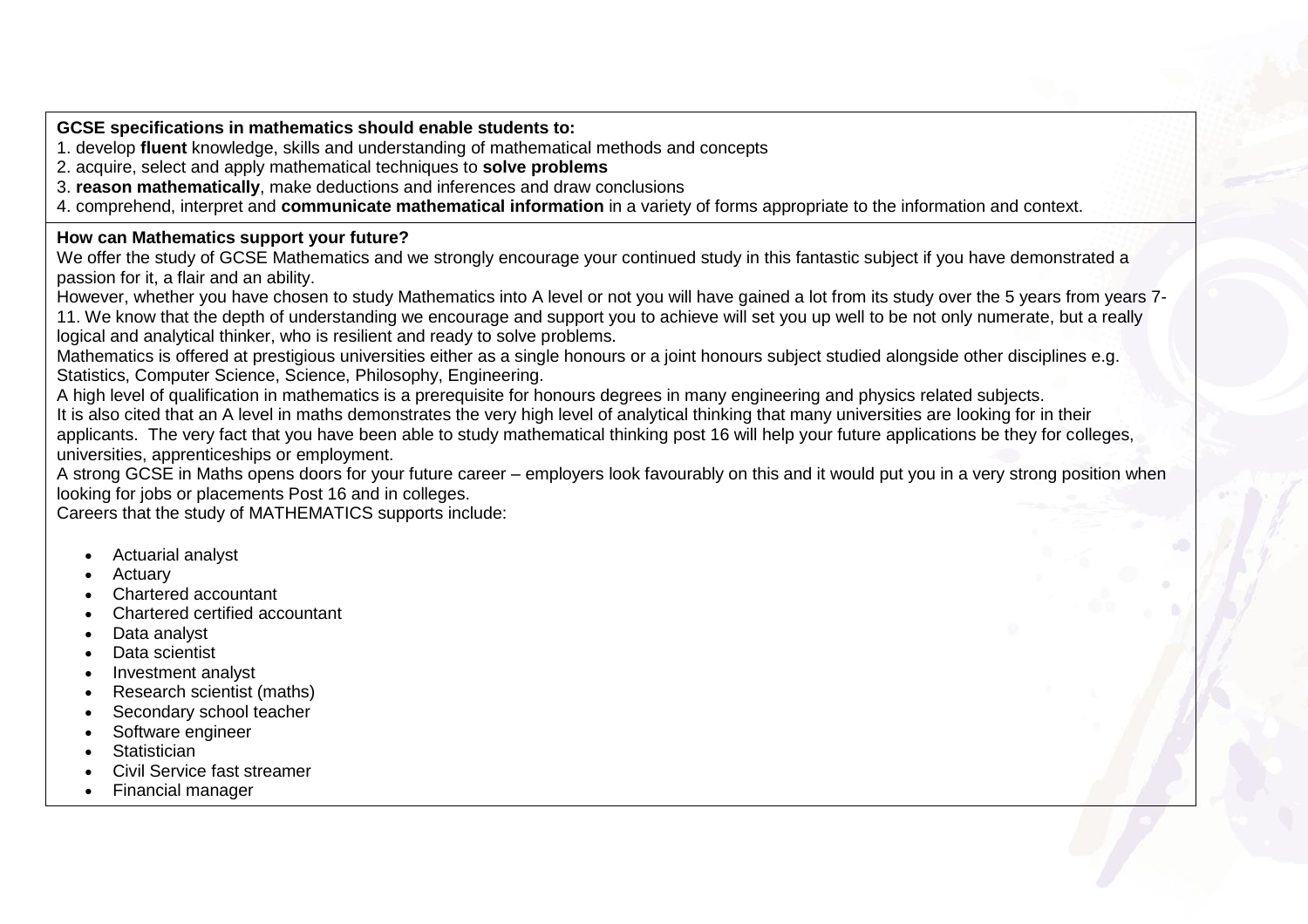- Financial trader
- Insurance underwriter
- Meteorologist
- Operational researcher
- Quantity surveyor
- Software tester

|          |                                                                                                                                                                                                                                                                                                                                                                                                                                                                                                                                                 | 8                                                                                                                                                                                                                                                                                                                                                                                     |                                                                                                                                                                                                                                                          |
|----------|-------------------------------------------------------------------------------------------------------------------------------------------------------------------------------------------------------------------------------------------------------------------------------------------------------------------------------------------------------------------------------------------------------------------------------------------------------------------------------------------------------------------------------------------------|---------------------------------------------------------------------------------------------------------------------------------------------------------------------------------------------------------------------------------------------------------------------------------------------------------------------------------------------------------------------------------------|----------------------------------------------------------------------------------------------------------------------------------------------------------------------------------------------------------------------------------------------------------|
| Autumn 1 | UNIT 0 - Introduction to<br><b>Statistics</b><br>Transition project covering:<br>- Collecting and organising data -<br>Construct statistical diagrams including an<br>introduction to Venn Diagrams<br><b>UNIT1</b><br>Solve word problems<br>(add and subtract)<br>1a. Place value (including decimals) inc.<br>multiplying and dividing by positive powers<br>of 10.<br>Place Value NS<br>1b. Conversion between metric units of<br>measurements<br>2. Add and subtract (including decimals)<br>Number bonds NS<br>3. Rounding and Estimating | UNIT <sub>6</sub><br><b>Percentages &amp; statistics</b><br>1. Proportional Reasoning 1<br><b>Proportion NS</b><br>2. Convert FDP<br>Basic FDP NS<br>3. Ordering FDP & equivalence<br>4. Percentage of an amount<br>5. Find the whole, given the part and the percentage<br>6. Interpret and compare statistical representations.<br>7. Averages and the range incl. frequency tables | UNIT <sub>9</sub><br>2-D geometry<br>3. Conversion between length units and between<br>area units<br>4. Area of trapeziums<br>5. Areas and perimeters of composite figures<br><b>UNIT 10</b><br><b>Proportion &amp; Percentages</b><br>1. FDP of amounts |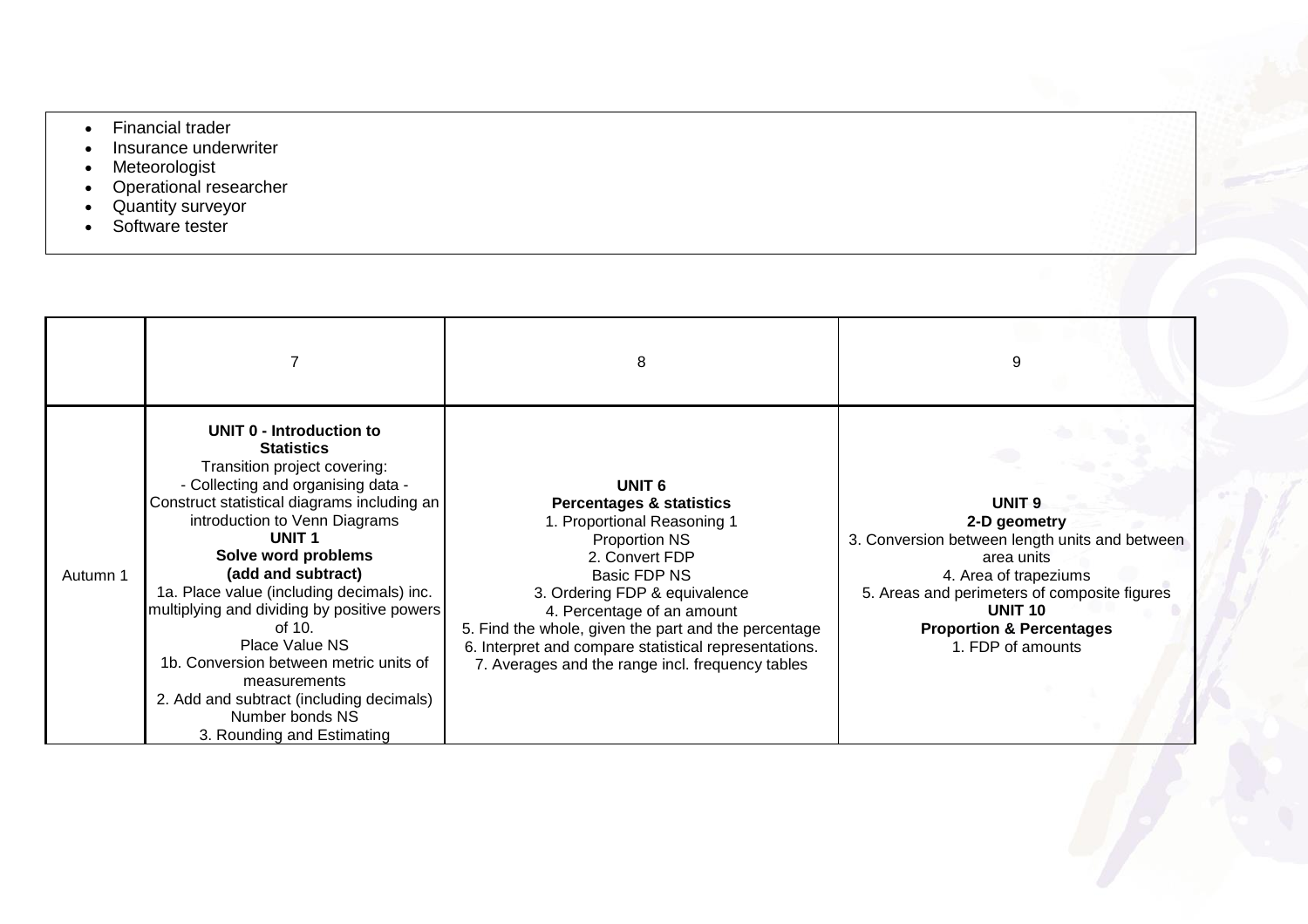| Autumn 2 | <b>UNIT1</b><br>Solve word problems<br>(add and subtract)<br>4. Perimeter<br>UNIT <sub>2</sub><br><b>Explain &amp; Investigate</b><br>(multiply and divide)<br>1. Factors, HCF, multiples, LCM<br>2. Venn Diagrams and sets<br>3. Multiply and divide (including decimals)<br>4. Area of rectangles, triangles and<br>parallelograms<br>5. Calculate the mean                                                                                                                                                                                                                         | <b>UNIT 7</b><br><b>Number</b><br>1. Primes and indices<br>2. Basic laws of indices<br>3. Basic introduction to Surds and four operations<br>4. Prime Factorisation to find LCM, HCF, squares,<br>cubes<br>5. Standard Form<br>Powers of 10 NS<br>6. Add and subtract fractions with different<br>denominators | <b>UNIT 10</b><br><b>Proportion &amp; Percentages</b><br>2. Amounts as percentages<br>3. Percentage Increase and Decrease<br>4. Reverse Percentages<br><b>UNIT 11</b><br><b>Probability and Statistics</b><br>1. Probability<br>2. Averages from grouped data                                                                                          |
|----------|---------------------------------------------------------------------------------------------------------------------------------------------------------------------------------------------------------------------------------------------------------------------------------------------------------------------------------------------------------------------------------------------------------------------------------------------------------------------------------------------------------------------------------------------------------------------------------------|----------------------------------------------------------------------------------------------------------------------------------------------------------------------------------------------------------------------------------------------------------------------------------------------------------------|--------------------------------------------------------------------------------------------------------------------------------------------------------------------------------------------------------------------------------------------------------------------------------------------------------------------------------------------------------|
| Spring 1 | <b>UNIT 2</b><br><b>Explain &amp; Investigate</b><br>(multiply and divide)<br>5. Calculate the mean<br>UNIT <sub>3</sub><br>Geometry<br>1. Draw, measure and name angles<br>Time NS<br>2. Find unknown angles (straight lines, at<br>a point, vertically opposite, triangles and<br>quadrilaterals)<br>3. Properties of triangles and<br>quadrilaterals<br><b>UNIT 4</b><br><b>Fractions</b><br>1. Introduction to fractions NS<br>2. Equivalent fractions and ordering<br><b>Factors NS</b><br>3. Mixed numbers & improper fractions<br>4. Adding & subtracting same<br>denominators | <b>UNIT 8</b><br><b>Algebraic expressions</b><br>1. Formulate and evaluate expressions<br>2. Linear equations<br>3. Expressions and equations from real- world situations<br>4. Linear sequences: nth term<br>5. Cartesian coordinates and an introduction to<br>functions                                     | <b>UNIT 11</b><br><b>Probability and Statistics</b><br>3. Compare two data sets including stem-and-leaf<br>diagrams<br>4. Scatter graphs, basic correlation and drawing<br>lines of best fit<br><b>UNIT 12</b><br><b>Proportional Reasoning</b><br>1. Ratio – equivalence and simplifying<br>2. Ratio - problem solving<br>3. Proportional Reasoning 2 |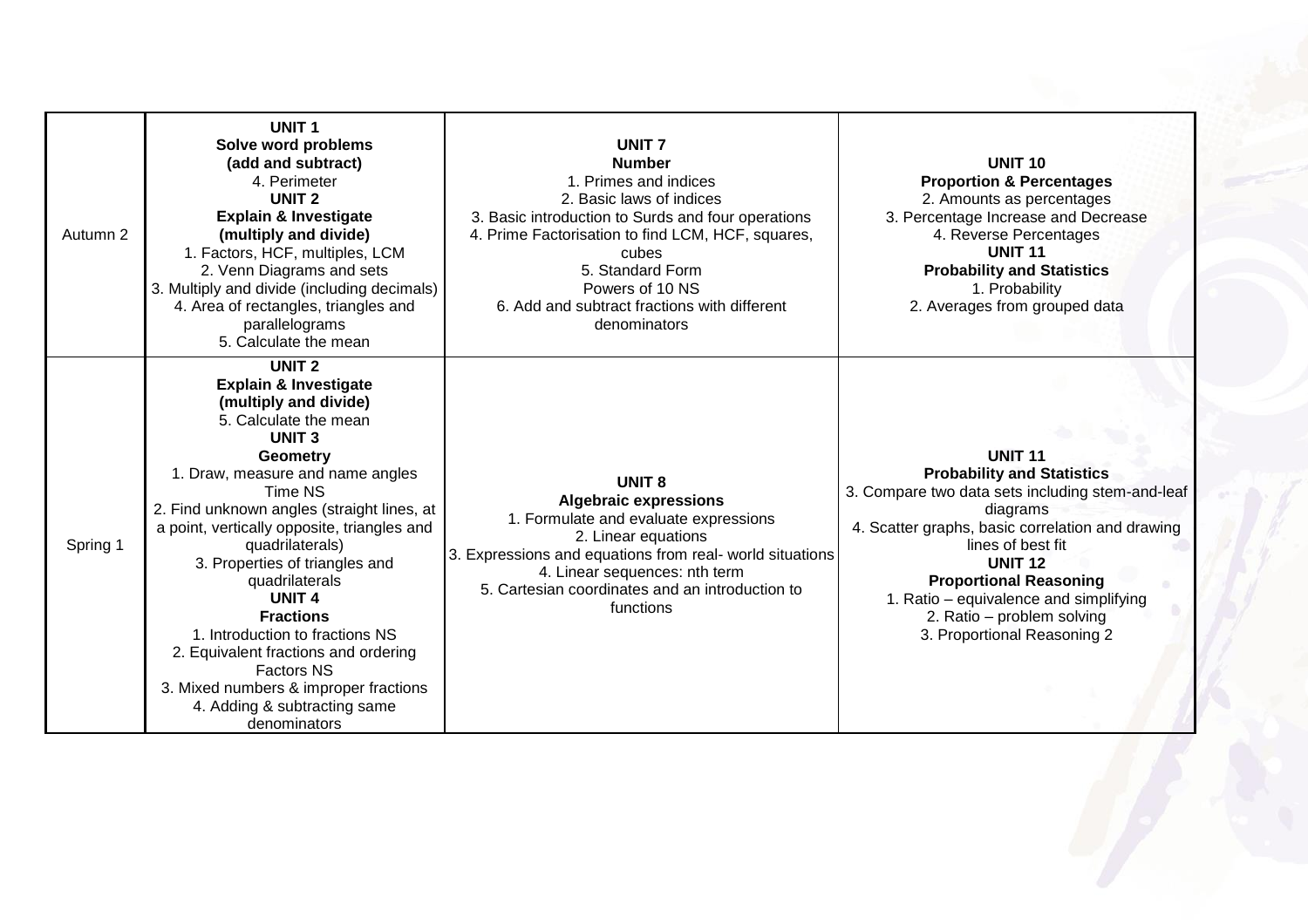| Spring 2 | <b>UNIT 4</b><br><b>Fractions</b><br>5. Fraction of a quantity & multiplying<br>fractions<br>6. Divide fractions<br>UNIT <sub>5</sub><br><b>Applications of algebra</b><br>1. Negative Numbers<br>2. Order of operations                                                                                                            | <b>UNIT 9</b><br>2-D geometry<br>1. Draw accurate triangles and quadrilaterals<br>Measuring lengths NS<br>2. Find unknown angles (incl. parallel lines)<br>3. Conversion between length units and between area<br>units<br>4. Area of trapeziums<br>5. Areas and perimeters of composite figures<br><b>UNIT 10</b><br><b>Proportion &amp; Percentages</b><br>1. FDP of amounts          | <b>UNIT 12</b><br><b>Proportional Reasoning</b><br>4. Maps and scales<br>5. Ratio and Rate incl. speed, distance, time and<br>pressure<br>6. Constructing pie and interpreting pie charts<br><b>UNIT 13</b><br>3-D geometry<br>1. Rounding, significant figures and estimation                              |
|----------|-------------------------------------------------------------------------------------------------------------------------------------------------------------------------------------------------------------------------------------------------------------------------------------------------------------------------------------|-----------------------------------------------------------------------------------------------------------------------------------------------------------------------------------------------------------------------------------------------------------------------------------------------------------------------------------------------------------------------------------------|-------------------------------------------------------------------------------------------------------------------------------------------------------------------------------------------------------------------------------------------------------------------------------------------------------------|
| Summer 1 | <b>UNIT 5</b><br><b>Applications of algebra</b><br>3. Substitution<br>4. Simplify algebraic expressions<br>5. Sequences (term-to- term, not nth term)<br><b>UNIT 6</b><br><b>Percentages &amp; statistics</b><br>1. Proportional Reasoning 1<br><b>Proportion NS</b>                                                                | <b>UNIT 10</b><br><b>Proportion &amp; Percentages</b><br>2. Amounts as percentages<br>3. Percentage Increase and Decrease<br>4. Reverse Percentages<br><b>UNIT 11</b><br><b>Probability and Statistics</b><br>1. Probability<br>2. Averages from grouped data                                                                                                                           | <b>UNIT 13</b><br>3-D geometry<br>2. Circumference and area of a circle<br>3. 3-D shapes & their nets; plans and elevations<br>4. Volume and surface area of prisms, composite<br>solids, pyramids, cones and spheres (with formula<br>and without for pyramids and cones.) and mass,<br>density and volume |
| Summer 2 | <b>UNIT 6</b><br><b>Percentages &amp; statistics</b><br>2. Convert FDP<br>Basic FDP NS<br>3. Ordering FDP & equivalence<br>4. Percentage of an amount<br>5. Find the whole, given the part and the<br>percentage<br>6. Interpret and compare statistical<br>representations.<br>7. Averages and the range incl. frequency<br>tables | <b>UNIT 11</b><br><b>Probability and Statistics</b><br>2. Averages from grouped data<br>3. Compare two data sets including stem-and-leaf<br>diagrams<br>4. Scatter graphs, basic correlation and drawing lines of<br>best fit<br><b>UNIT 12</b><br><b>Proportional Reasoning</b><br>1. Ratio – equivalence and simplifying<br>2. Ratio - problem solving<br>3. Proportional Reasoning 2 | <b>UNIT 13</b><br>3-D geometry<br>5. Pythagoras - 2-D and 3-D Pythagoras<br><b>UNIT 14</b><br><b>Algebraic Expressions</b><br>1. Sequences including arithmetic & geometric<br>2. Expansion incl. double brackets<br>3. Factorisation incl. double brackets and solving<br>simple quadratic equations       |
|          |                                                                                                                                                                                                                                                                                                                                     |                                                                                                                                                                                                                                                                                                                                                                                         |                                                                                                                                                                                                                                                                                                             |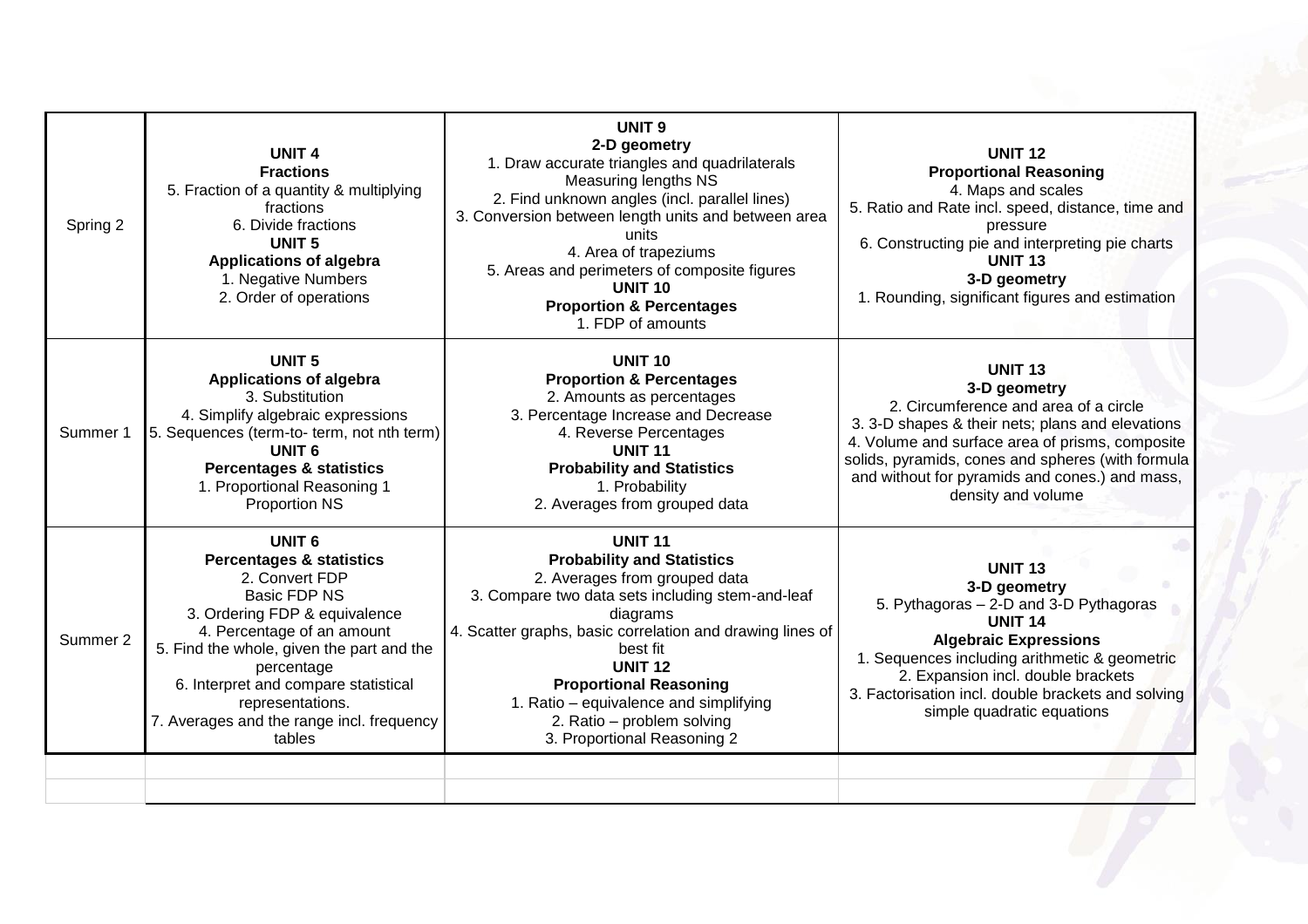|                                                                                                                                                                                                                                                                                                                                                                              | In Years 10 and 11, Students will cover Units 14 to 27 as detailed below. Due to our Covid recovery plans and the need to cover lost learning and re-<br>visit prior learning there will be some flexibility with the timings of when these units are delivered.                                                   |                                                                                                                                                                                                                                                                                     |
|------------------------------------------------------------------------------------------------------------------------------------------------------------------------------------------------------------------------------------------------------------------------------------------------------------------------------------------------------------------------------|--------------------------------------------------------------------------------------------------------------------------------------------------------------------------------------------------------------------------------------------------------------------------------------------------------------------|-------------------------------------------------------------------------------------------------------------------------------------------------------------------------------------------------------------------------------------------------------------------------------------|
| <b>UNIT 14</b><br><b>Algebraic Expressions</b><br>Basic laws of indices and introduction to<br>surds and four operations<br>2. Sequences including arithmetic &<br>geometric<br>3. Expansion incl. double brackets<br>4. Factorisation incl. double brackets and<br>solving simple quadratic equations<br>5. Algebraic manipulation (rearranging<br>and advance rearranging) | <b>UNIT 15</b><br><b>Graphs and Proportion</b><br>1. Cartesian coordinates and an introduction to<br>functions<br>2. Linear graphs<br>3. Direct and inverse proportion<br>4. Relationships and Proportionality<br>5. Variation and variation with powers (direct and<br>inverse proportion with algebra)           | <b>UNIT 16</b><br>2-D Geometry<br>1. Bearings<br>2. Further construction and loci<br>3. Congruence and similarity<br>4. Triangles and quadrilaterals (angles on<br>diagonals)<br>5. Angles in polygons                                                                              |
| <b>UNIT 17</b><br><b>Equations and Inequalities</b><br>1. Construct and solve equations and<br>inequalities<br>2. Graphical solutions to simultaneous<br>linear equations<br>3. Linear simultaneous equations<br>4. Quadratic and non-linear graphs and<br>links with quadratic equations                                                                                    | <b>UNIT 18</b><br><b>Sampling and Probability</b><br>1. Populations and samples; capture/recapture<br>2. Theoretical and experimental probability<br>3. Listing and the product rule for counting<br>4. Set notation & Venn diagrams<br>5. Combined events, including tree diagrams and<br>conditional probability | <b>UNIT 19</b><br>Geometry<br>1. Transformations (translation, rotation,<br>reflection) and combined transformations<br>2. Use known angle and shape facts to obtain<br>simple proofs<br>3. Enlargement and negative scale factors of<br>enlargement.<br>4. Combine transformations |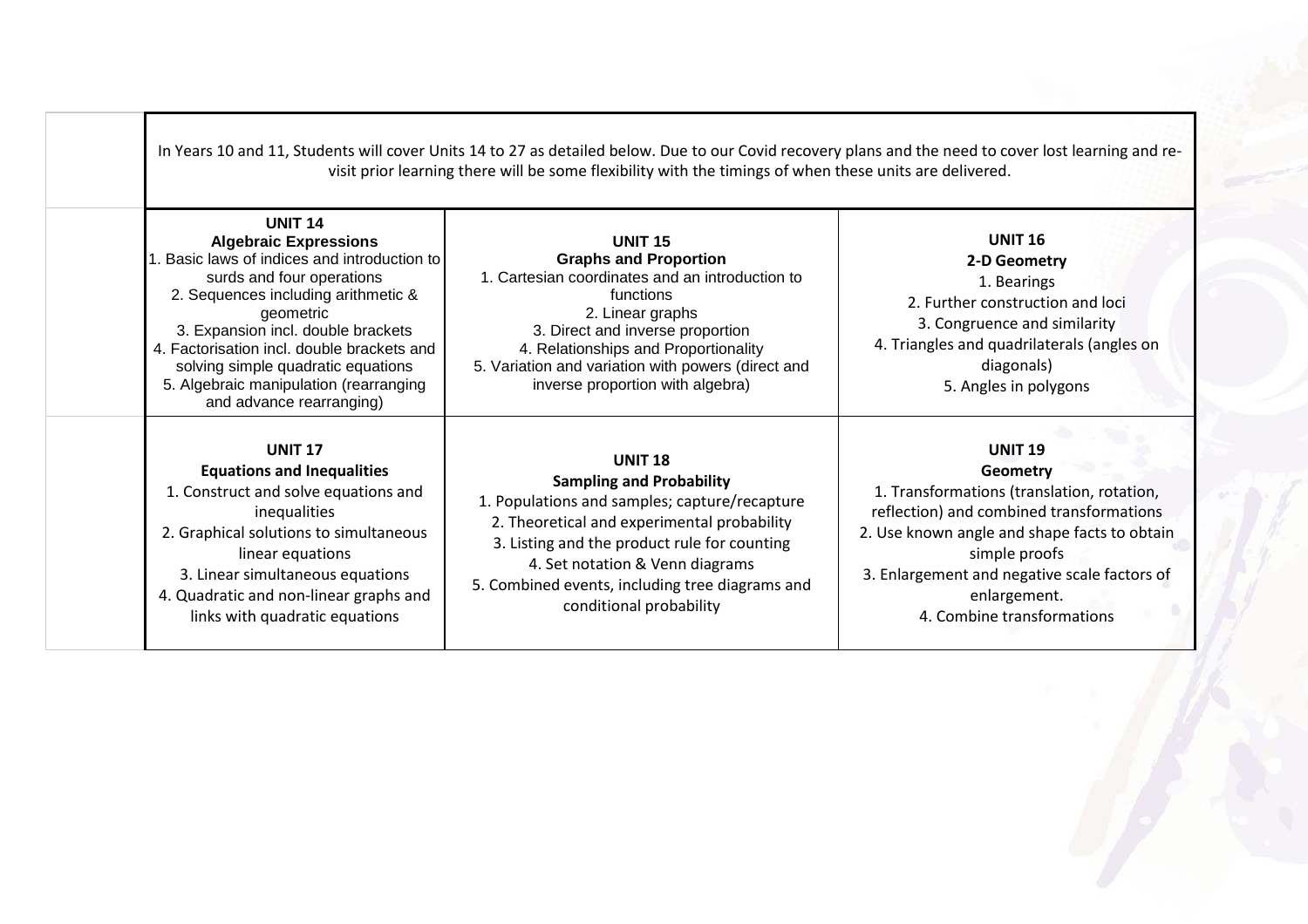| <b>UNIT 20</b>                                                                                                                                                                                                                                                                                                                                               | <b>UNIT 21</b>                                                                                                                                                                                                                                                                      | <b>UNIT 22</b>                                 |
|--------------------------------------------------------------------------------------------------------------------------------------------------------------------------------------------------------------------------------------------------------------------------------------------------------------------------------------------------------------|-------------------------------------------------------------------------------------------------------------------------------------------------------------------------------------------------------------------------------------------------------------------------------------|------------------------------------------------|
| Geometry                                                                                                                                                                                                                                                                                                                                                     | <b>Number</b>                                                                                                                                                                                                                                                                       | <b>Statistics</b>                              |
| 1. Similar shapes                                                                                                                                                                                                                                                                                                                                            | 1. Calculations with and rules of indices and fractional                                                                                                                                                                                                                            | 1. Represent and describe distributions and    |
| 2. Exploring trigonometric ratios with 30-                                                                                                                                                                                                                                                                                                                   | indices                                                                                                                                                                                                                                                                             | histograms, cumulative frequency and box plots |
| 60-90 and 45-45-90 triangles of varying                                                                                                                                                                                                                                                                                                                      | 2. Indices and Surds                                                                                                                                                                                                                                                                | 2. Identify misleading graphs                  |
| dimensions (*not sin, cos, tan)                                                                                                                                                                                                                                                                                                                              | 3. Calculations with standard form                                                                                                                                                                                                                                                  | 3. Time series                                 |
| 3. Trigonometry and Pythagoras in right                                                                                                                                                                                                                                                                                                                      | 4. Repeated change and percentage/fraction problems                                                                                                                                                                                                                                 | 4. Correlation, using lines of best fit and    |
| angled triangles, 3-D trigonometry and                                                                                                                                                                                                                                                                                                                       | 5. Standard non-linear sequences and recurrence                                                                                                                                                                                                                                     | interpolation/                                 |
| Pythagoras                                                                                                                                                                                                                                                                                                                                                   | relations and iteration                                                                                                                                                                                                                                                             | extrapolation                                  |
| <b>UNIT 23</b><br><b>Reasoning</b><br>1. Algebraic arguments - algebraic proof<br>and recurring decimal proof<br>2. Using angle and shape facts to derive<br>results and circle theorems<br>3. Coordinates (including midpoints,<br>coordinate problems)<br>4. Equations of parallel<br>and equations of perpendicular lines<br>5. Vectors and vector proofs | <b>UNIT 24</b><br><b>Geometry and Number</b><br>1. Further surface area and volume (including exact<br>answers) and similar areas and volumes<br>2. Solve problems involving compound units<br>3. Trigonometry in all triangles<br>4. Limits of accuracy and upper and lower bounds |                                                |